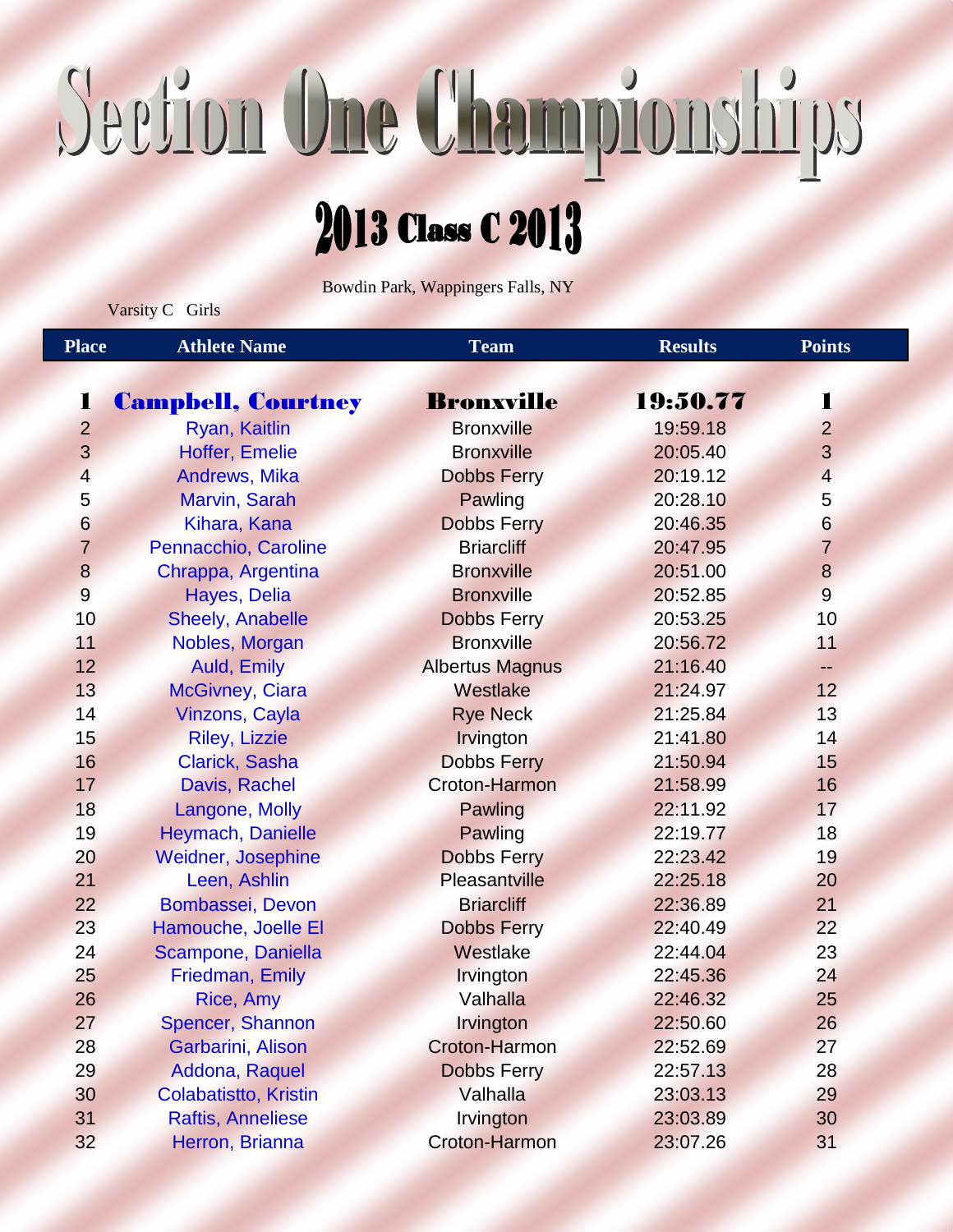| 33 | Sander, Phoebe           | <b>Hastings</b>        | 23:11.81 | 32 |
|----|--------------------------|------------------------|----------|----|
| 34 | <b>Rizzo, Hilary</b>     | <b>Bronxville</b>      | 23:16.26 | 33 |
| 35 | Parker, Jackie           | <b>Albertus Magnus</b> | 23:16.80 | -- |
| 36 | <b>Aviles, Kristen</b>   | Westlake               | 23:24.73 | 34 |
| 37 | Bennetti, Jianna         | Pleasantville          | 23:25.18 | 35 |
| 38 | <b>Binney, Rachel</b>    | Irvington              | 23:32.39 | 36 |
| 39 | <b>Rickles, Molly</b>    | <b>Briarcliff</b>      | 23:36.75 | 37 |
| 40 | Espinosa, Sophie         | Pawling                | 23:38.30 | 38 |
| 41 | Bonanno, Kim             | Pawling                | 23:38.71 | 39 |
| 42 | Nangle, Kristen          | Valhalla               | 23:55.46 | 40 |
| 43 | <b>Dovell, Frances</b>   | <b>Hastings</b>        | 23:59.24 | 41 |
| 44 | Hofmann, Nina            | <b>North Salem</b>     | 24:08.13 |    |
| 45 | Spencer, Sara            | Croton-Harmon          | 24:09.08 | 42 |
| 46 | DiNunzio, Lauren         | Valhalla               | 24:13.86 | 43 |
| 47 | Cooper, Rachel           | Pleasantville          | 24:20.88 | 44 |
| 48 | Czander, Anika           | Irvington              | 24:29.81 | 45 |
| 49 | <b>Vinzons, Alexis</b>   | <b>Rye Neck</b>        | 24:40.50 | 46 |
| 50 | Rao, Saroja              | <b>Briarcliff</b>      | 24:41.91 | 47 |
| 51 | <b>Babak, Jeannine</b>   | Valhalla               | 24:46.45 | 48 |
| 52 | <b>Miller, Katie</b>     | <b>Croton-Harmon</b>   | 24:55.45 | 49 |
| 53 | <b>Brand, Madison</b>    | Valhalla               | 25:10.55 | 50 |
| 54 | Levine, Maya             | <b>Croton-Harmon</b>   | 25:15.76 | 51 |
| 55 | DePaolis, Linda          | Valhalla               | 25:17.99 | 52 |
| 56 | <b>Brennan, Kate</b>     | <b>Rye Neck</b>        | 25:31.97 | 53 |
| 57 | <b>Fogarty, Caroline</b> | <b>Hastings</b>        | 26:00.25 | 54 |
| 58 | Nadler, Jamie            | <b>Briarcliff</b>      | 26:14.42 | 55 |
| 59 | Ruth, Alana              | Pleasantville          | 26:26.19 | 56 |
| 60 | Boyle, Sarah             | Irvington              | 26:56.22 | 57 |
| 61 | Marrone, Briana          | Pleasantville          | 27:48.19 | 58 |
| 62 | O'day, Kiara             | <b>Rye Neck</b>        | 28:09.22 | 59 |
| 63 | Elwood, Blake            | <b>Briarcliff</b>      | 28:13.86 | 60 |
| 64 | Pinchiaroli, Kate        | Westlake               | 29:04.85 | 61 |
| 65 | Murray, Mary Ann         | Westlake               | 29:05.13 | 62 |
| 66 | Schneider, Tessa         | <b>Hastings</b>        | 29:19.20 | 63 |
| 67 | <b>Tocco, Audrey</b>     | Pleasantville          | 30:51.16 | 64 |
| 68 | Yang, Amber              | <b>Rye Neck</b>        | 30:59.10 | 65 |
| 69 | Spinnazola, Violetta     | <b>Hastings</b>        | 32:12.13 | 66 |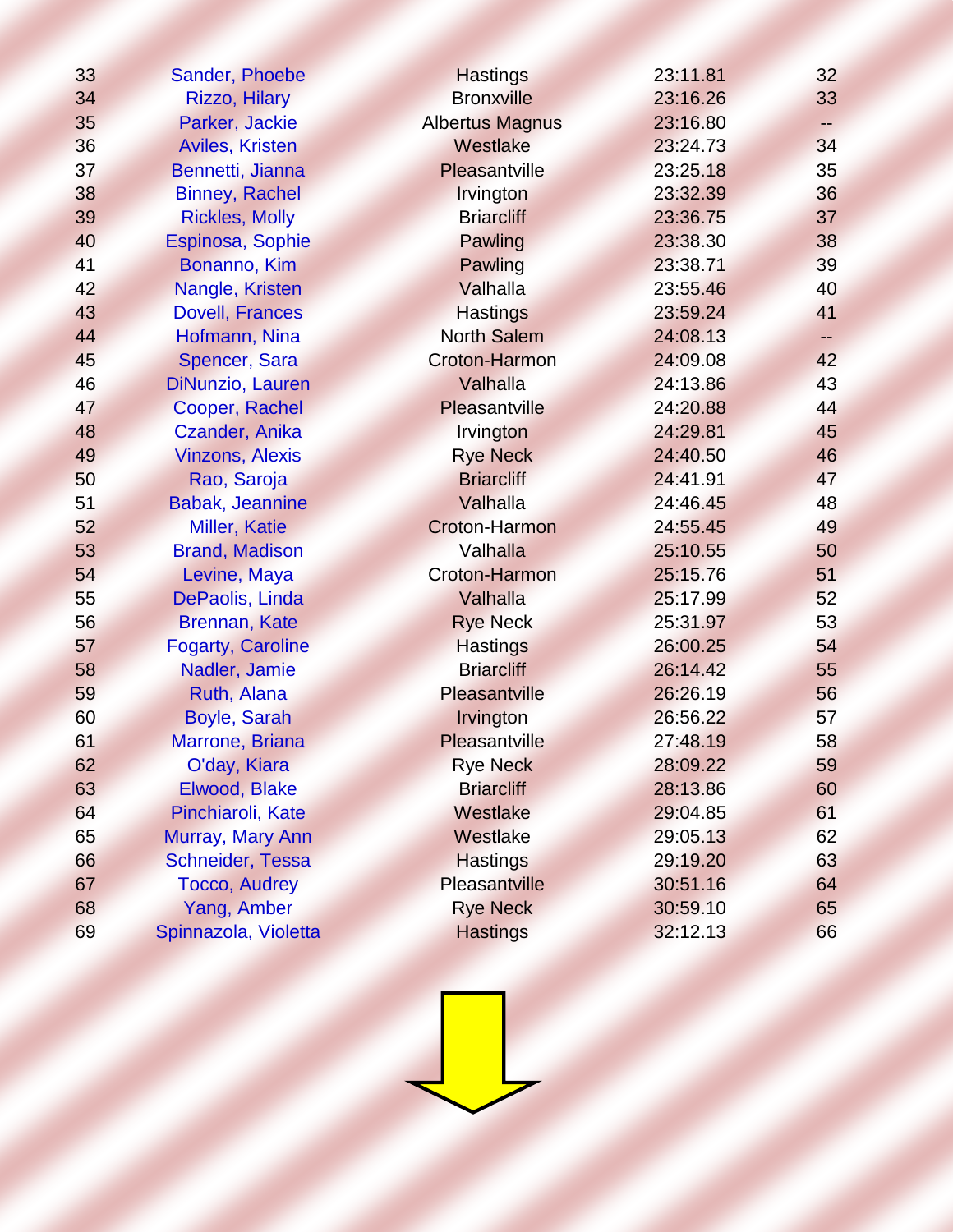#### Team Scores

| <b>Place</b>            | School               | <b>Total</b> | Ľ  | $\boldsymbol{2}$ | 3  | $\boldsymbol{\Lambda}$ | $\mathbf{5}$ | 6  | 7  |
|-------------------------|----------------------|--------------|----|------------------|----|------------------------|--------------|----|----|
| $\mathbf{1}$            | <b>Bronxville</b>    | 23           |    | $\overline{2}$   | 3  | 8                      | 9            | 11 | 33 |
| $\overline{2}$          | <b>Dobbs Ferry</b>   | 54           | 4  | 6                | 10 | 15                     | 19           | 22 | 28 |
| 3                       | <b>Pawling</b>       | 117          | 5  | 17               | 18 | 38                     | 39           |    |    |
| $\overline{\mathbf{4}}$ | <b>Irvington</b>     | 130          | 14 | 24               | 26 | 30                     | 36           | 45 | 57 |
| 5                       | <b>Croton-Harmon</b> | 165          | 16 | 27               | 31 | 42                     | 49           | 51 |    |
| 6                       | <b>Briarcliff</b>    | 167          | 7  | 21               | 37 | 47                     | 55           | 60 |    |
| $\overline{7}$          | <b>Valhalla</b>      | 185          | 25 | 29               | 40 | 43                     | 48           | 50 | 52 |
| 8                       | <b>Westlake</b>      | 192          | 12 | 23               | 34 | 61                     | 62           |    |    |
| 9                       | <b>Pleasantville</b> | 213          | 20 | 35               | 44 | 56                     | 58           | 64 |    |
| 10                      | <b>Rye Neck</b>      | 236          | 13 | 46               | 53 | 59                     | 65           |    |    |
| 11                      | <b>Hastings</b>      | 256          | 32 | 41               | 54 | 63                     | 66           |    |    |

## Section One Championships 2013 Class D 2013

Bowdin Park, Wappingers Falls, NY

Varsity D Girls

| <b>Place</b>   | <b>Athlete Name</b>    | <b>Team</b>               | <b>Results</b> | <b>Points</b>   |  |
|----------------|------------------------|---------------------------|----------------|-----------------|--|
|                |                        |                           |                |                 |  |
|                | <b>McEwen, Ruby</b>    | <b>Haldane</b>            | 22:38.27       |                 |  |
| $\overline{2}$ | <b>Conklin, Rachel</b> | Haldane                   | 23:17.24       | $\overline{2}$  |  |
| 3              | <b>Stowell, Abbey</b>  | <b>Haldane</b>            | 23:21.34       | 3               |  |
| $\overline{4}$ | Ricketts, Samantha     | Haldane                   | 23:27.92       | 4               |  |
| 5              | <b>Winnie, Heather</b> | <b>Haldane</b>            | 23:41.65       | 5               |  |
| 6              | Phillips, Kaitlyn      | Haldane                   | 24:00.51       | $6\phantom{1}6$ |  |
| 7              | Jessamy, Robin         | <b>Alexander Hamilton</b> | 24:37.24       | 7               |  |
| 8              | Babativa, Ana Maria    | <b>Alexander Hamilton</b> | 28:42.12       | 8               |  |
| 9              | Dimaano, Angelene      | <b>Alexander Hamilton</b> | 29:08.95       | 9               |  |
| 10             | Mojica, Sandra         | <b>Alexander Hamilton</b> | 29:33.57       | 10              |  |
| 11             | Albino, Arianna        | <b>Alexander Hamilton</b> | 29:38.67       | 11              |  |